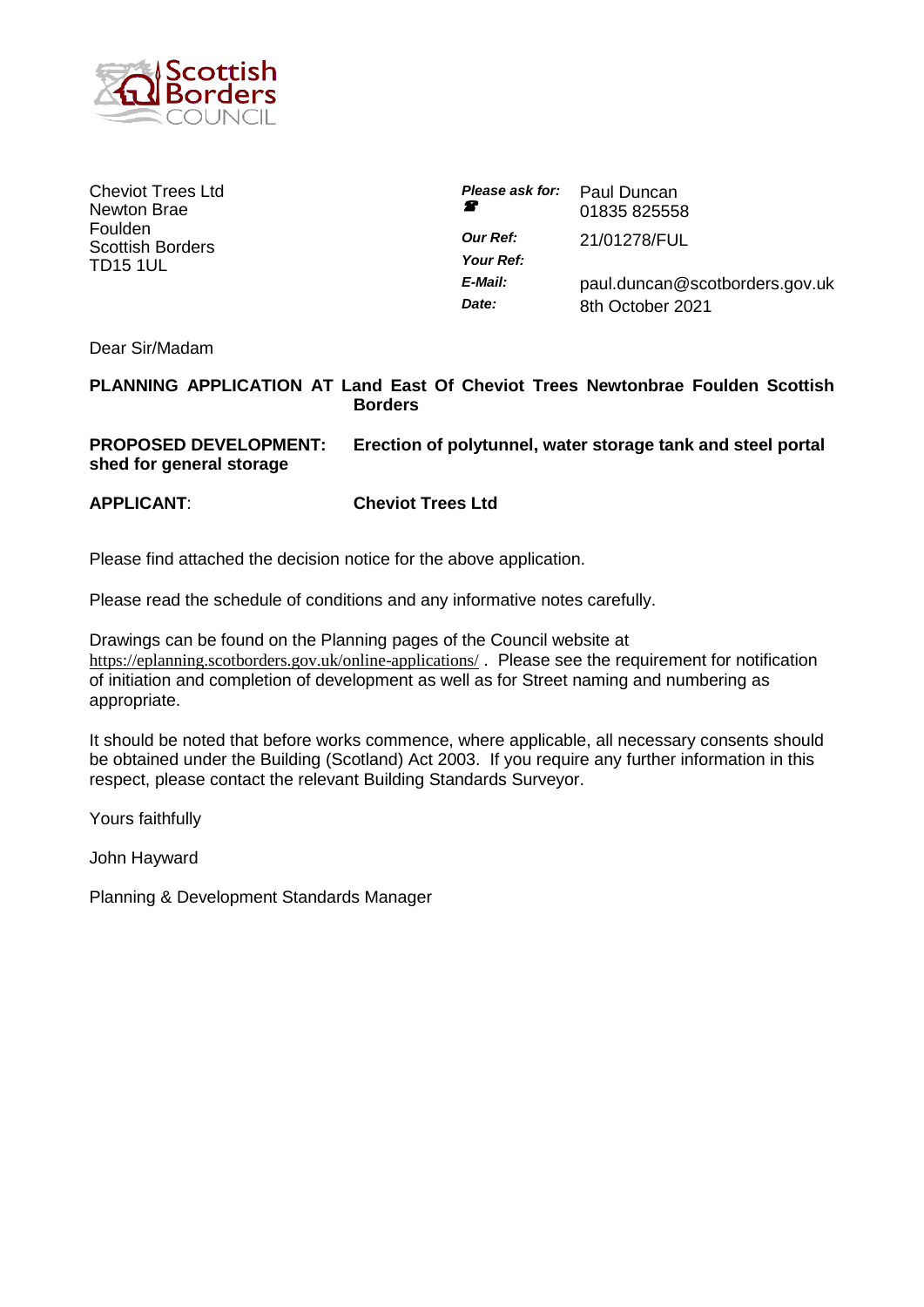

## **TOWN AND COUNTRY PLANNING (SCOTLAND) ACT 1997 (as amended)**

## **Town and Country Planning (Development Management Procedure) (Scotland) Regulations 2013**

**Application for Planning Permission Reference : 21/01278/FUL**

### **To : Cheviot Trees Ltd Newton Brae Foulden Scottish Borders TD15 1UL**

With reference to your application validated on **11th August 2021** for planning permission under the Town and Country Planning (Scotland) Act 1997 (as amended) for the following development :-

**Proposal : Erection of polytunnel, water storage tank and steel portal shed for general storage**

# **at : Land East Of Cheviot Trees Newtonbrae Foulden Scottish Borders**

The Scottish Borders Council hereby **grant planning permission** in accordance with the approved plan(s) and the particulars given in the application and in accordance with Section 58 of the Town and Country Planning (Scotland) Act 1997 (as amended), subject to the following direction:

• That the development to which this permission relates must be commenced within three years of the date of this permission.

And subject to the conditions on the attached schedule imposed by the Council for the reasons stated

**Dated 6th October 2021 Planning and Regulatory Services Environment and Infrastructure Council Headquarters Newtown St Boswells MELROSE TD6 0SA**

> **John Hayward Planning & Development Standards Manager**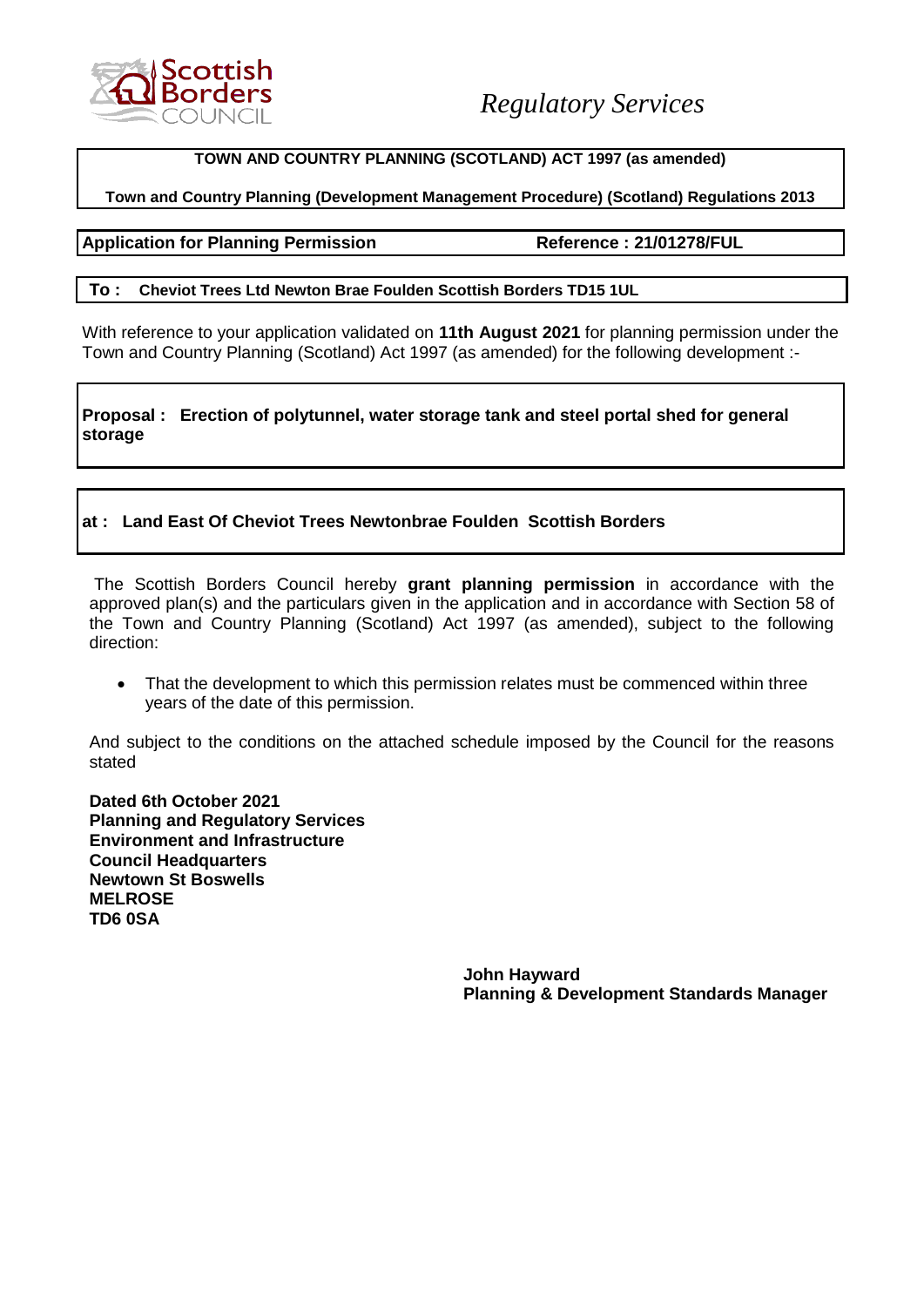

### **APPLICATION REFERENCE : 21/01278/FUL**

### **Schedule of Plans and Drawings Approved:**

| <b>Plan Ref</b>             | <b>Plan Type</b>                                  | <b>Plan Status</b>   |
|-----------------------------|---------------------------------------------------|----------------------|
| PLAN 2<br>PLAN <sub>3</sub> | <b>Location Plan</b><br><b>Proposed Site Plan</b> | Approved<br>Approved |
| PLAN <sub>6</sub>           | <b>Photos</b>                                     | Approved             |

## **REASON FOR DECISION**

Subject to compliance with the schedule of conditions, the development will accord with the relevant provisions of the Local Development Plan 2016 and there are no material considerations that would justify a departure from these provisions.

### **SCHEDULE OF CONDITIONS**

- 1 The development hereby permitted shall not be carried out otherwise than in complete accordance with the plans and specifications approved by the Planning Authority. Reason: To ensure that the development is carried out in accordance with the approved details.
- 2 The steel portal framed shed hereby approved shall measure a maximum of 12m by 12m to a maximum height of 3.5m, unless otherwise agreed in writing by the Planning Authority. Prior to its erection, elevation drawings of the building and details of its colour and external materials shall be submitted for the written approval of the Planning Authority. Thereafter, the shed shall be erected in strict accordance with the agreed in writing details. Reason: To secure control over the steel portal framed shed building hereby approved.
- 3 The water tank hereby approved shall measure a maximum of 7.5m (diameter) to a maximum height of 2.5m and shall be of corrugated steel construction, unless otherwise agreed in writing by the Planning Authority. Reason: To secure control over the water tank hereby approved.
- 4 Prior to the commencement of development, a scheme of details for soft landscaping shall be submitted to and approved in writing by the Planning Authority. The scheme of details shall include:
	- 1. A site plan showing details of proposed soft landscaping;
	- 2. A plant/ tree/ shrub schedule including position, sizes, species and numbers;
	- 3. Details of planting maintenance.

Thereafter, all agreed planting shall be carried out by the end of the first planting season following the commencement of development, unless otherwise agreed in writing by the Planning Authority, and the planting shall be maintainted thereafter in strict accordance with the agreed maintenance measures.

Reason: To ensure satisfactory form, layout and assimilation of the development.

# **FOR THE INFORMATION OF THE APPLICANT**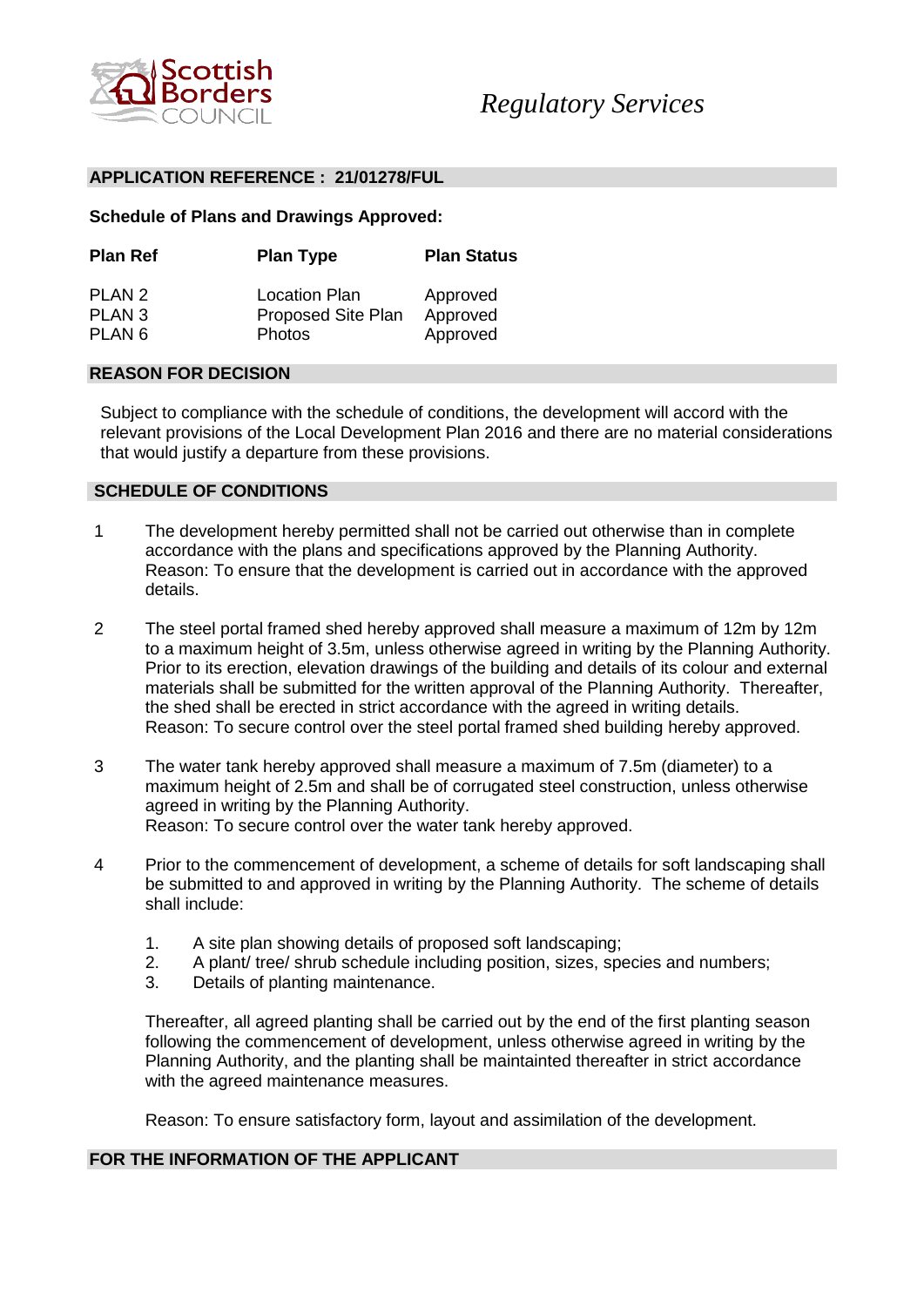

# *Regulatory Services*

It should be noted that:

1 The applicant is advised to ensure there is a suitable agreement in place regarding access to the site.

N.B: This permission does not include any consent, approval or licence necessary for the proposed development under the building regulations or any other statutory enactment and the development should not be commenced until all consents are obtained.

Under The Control of Pollution Act 1974, the Council recommends the following hours for noisy construction-related work: Monday-Friday 0700-1900 Saturday 0800-1300 Sunday and Public Holidays - no permitted work (except by prior agreement with the Council)

Contractors will be expected to adhere to the measures contained in BS 5228:2009 "Code of Practice for Noise and Vibration Control on Construction and Open Sites".

For more information or to make a request to carry out works outside the above hours, please contact an Environmental Health Officer at the Council.

## **Notice of Initiation of Development**

Section 27 of the Town and Country Planning (Scotland) Act 1997 (as amended) requires that any person who has been granted planning permission (including planning permission in principle) and intends to start development must, once they have decided the date they will start work on the development, inform the planning authority of that date as soon as is practicable. A form is available on the Council's website for this purpose.

#### **Notice of Completion of Development**

Section 27B of the Town and Country Planning (Scotland) Act 1997 (as amended) requires that any person who completes a development for which planning permission (including planning permission in principle) has been given must, as soon as practicable after doing so, give notice of completion to the planning authority.

When planning permission is granted for phased development then under section 27B(2) the permission is to be granted subject to a condition that as soon as practicable after each phase, other than the last, is completed, the person carrying out the development is to give notice of that completion to the planning authority.

In advance of carrying out any works it is recommended that you contact Utility Bodies whose equipment or apparatus may be affected by any works you undertake. Contacts include:

Transco, Susiephone Department, 95 Kilbirnie Street, Glasgow, G5 8JD Scottish Power, Riccarton Mains Road, Currie, Edinburgh, EH14 5AA Scottish Water, Developer Services, 419 Balmore Road, Possilpark, Glasgow G22 6NU British Telecom, National Notice Handling Centre, PP404B Telecom House, Trinity Street, Stoke on Trent, ST1 5ND Scottish Borders Council, Street Lighting Section, Council HQ, Newtown St Boswells, Melrose, TD6 0SA